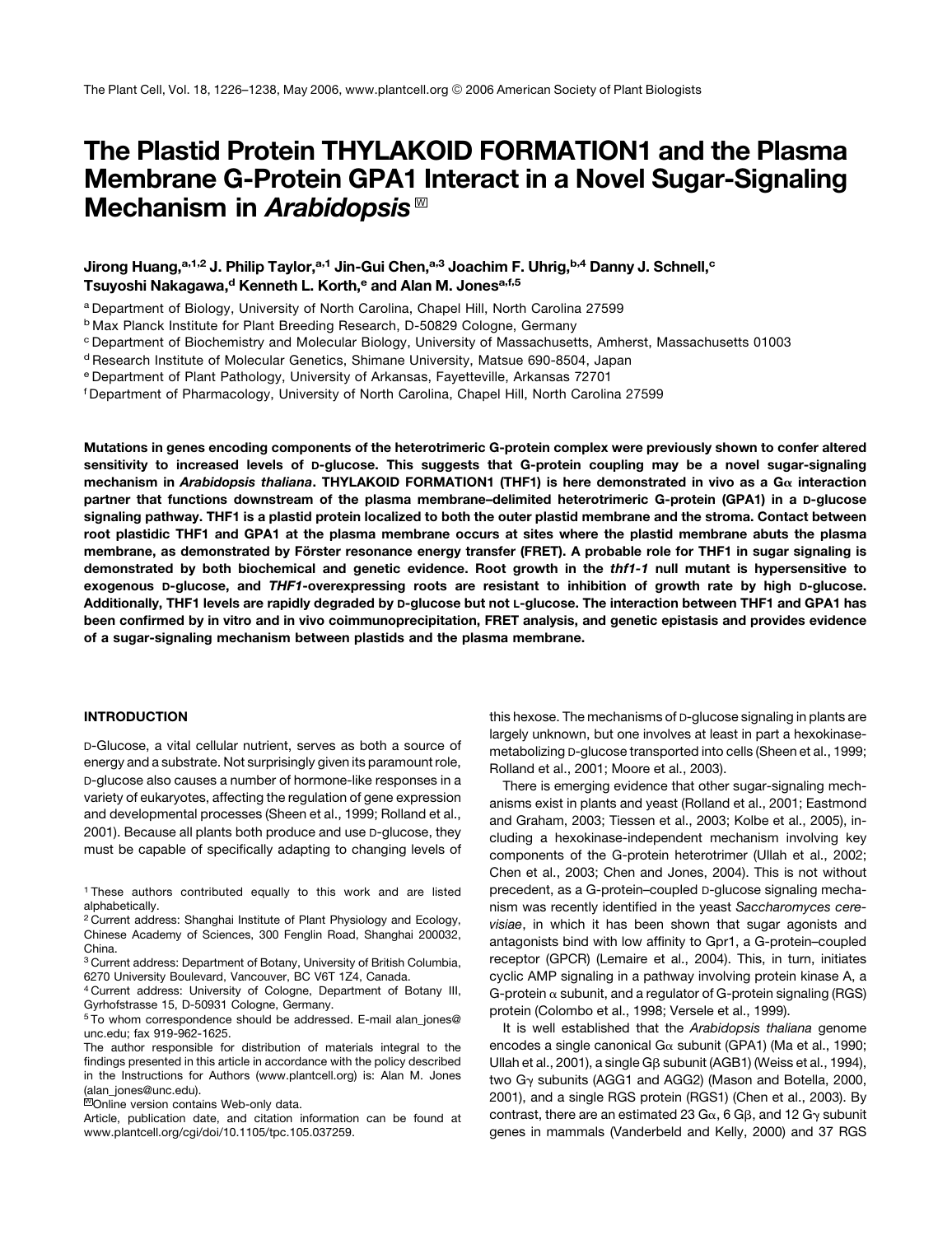proteins (Siderovski and Willard, 2005), making *Arabidopsis* an advantageous model system for the study of G-protein–coupled signaling (Jones and Assmann, 2004). However, a plant GPCR, with its cognate ligand activating the plant G-protein complex, has not been identified, although candidate GPCRs have been proposed (Devoto et al., 1999; Pandey and Assmann, 2004). Furthermore, signaling elements activated by plant G-proteins (i.e., effectors) are few (Jones and Assmann, 2004). To date, only two candidate effectors have been shown to interact with GPA1 in vitro: one interaction suggests a role for heterotrimeric G-proteins in the regulation of germination and seedling development (Lapik and Kaufman, 2003), and the other demonstrates the regulation of phospholipase D activity, possibly via interaction at a DRY motif similar to that found in G-protein–coupled receptors (Zhao and Wang, 2004).

Despite the apparent lack of information about the components of G-protein signaling mechanisms, this linchpin element has been implicated in a wide array of signals in plants (Wang et al., 2001; Ullah et al., 2002, 2003; Booker et al., 2004; Joo et al., 2005). Thus, in plants, mutant analyses have shown that heterotrimeric G-proteins represent a critical nexus in the signal regulation of a variety of processes such as germination, cell division and elongation, stress responses, and plant morphology (Perfus-Barbeoch et al., 2004). As such, the field is wide open for the identification of novel interaction partners for  $Ga$ .

Because null mutations in *GPA1* and *RGS1* have been shown to confer altered sensitivities to D-glucose (Ullah et al., 2002; Chen et al., 2003; Chen and Jones, 2004), we explored the mechanism of G-protein–coupled D-glucose signaling in *Arabidopsis*. Because the main target of RGS1 is the activated GTPbound form of GPA1 (GPA1<sup>GTP</sup>) (Chen et al., 2003) and because we have shown that the activated form of GPA1 can confer sugar resistance (this study), we sought physical interactors to GPA1<sup>GTP</sup> as potential effectors or modifiers in G-protein–coupled sugar signaling. We identified a GPA1-interacting protein designated THYLAKOID FORMATION1 (THF1) (Wang et al., 2004), and through both biochemical and genetic approaches, we provide evidence that THF1 functions as a downstream component of the *Arabidopsis* G-protein–coupled sugar-signaling pathway.

Here, we show that THF1 is ubiquitously expressed in *Arabidopsis*, with the highest *THF1* promoter:β-glucuronidase (GUS) activity observed in root meristems. THF1 is localized to the outer plastid membrane and/or the plastid stroma and is also found in plastid stromules. Although the concept of extraplastidic signaling via stromules interacting with the plasma membrane was revisited recently (Kwok and Hanson, 2004a, 2004b, 2004c), this work demonstrates a specific signaling event between the plastid and the plasma membrane that represents a novel sugarsignaling mechanism in eukaryotic cells.

# **RESULTS**

# The Arabidopsis Heterotrimeric G-Protein Is Involved in Sugar Signaling in the Root

Previously, we and others have shown that *gpa1* null seedlings were more sensitive to increased levels of D-glucose, but not mannitol, during germination (Ullah et al., 2002; Chen et al., 2006) and that *gpa1* null seedlings were hypersensitive to D-glucose (Chen et al., 2003) in a green-seedling assay (Jang et al., 1997). As the highest levels of *GPA1* expression are observed in roots, we investigated the effects of increased D-glucose during root development. Seeds of wild-type (Columbia) and *gpa1-4* plants were germinated on medium containing either control (1%) or increased (6%) D-glucose or 6% mannitol as an osmotic control. The growth rate of the primary roots of these seedlings was assayed daily for 6 d, starting 48 h after the plates were placed in the light.

Consistent with previous findings using the green-seedling and germination assays (Ullah et al., 2002; Chen et al., 2003), plants lacking GPA1 were more sensitive to D-glucose. The growth rate of the primary root was reduced in *gpa1-4* seedlings exposed to 6% D-glucose (Figure 1A, middle panel) in the days after germination but was not statistically different from the wild-type growth rate on the control level of 1% D-glucose. The retardation in root growth was relieved upon return to 1% D-glucose–containing plates (data not shown). Importantly, both wild-type and *gpa1-4* seedlings were observed to be similarly sensitive to the 6% mannitol levels, confirming that the growth-arrest phenotype observed on increased D-glucose was not attributable to an osmotic effect.

We confirmed a role for GPA1 in sugar signaling through an analysis of plants overexpressing a constitutively active form of GPA1 [GPA1<sup>(Q222L)</sup>]. Seedlings overexpressing GPA1<sup>(Q222L)</sup> have previously been shown to have other growth phenotypes, similar to *rgs1-2* null seedlings (Chen et al., 2003). Root growth in seedlings from two lines overexpressing GPA1(Q222L) was compared with that in wild-type Wassilewskija (Ws). As shown in Figure 1B, the two GPA1<sup>(Q222L)</sup> transgenic lines (D and E) exhibited greater resistance to high D-glucose compared with wildtype Ws, indicating a role for the GTP-bound form of  $G\alpha$ (GPA1GTP) in overcoming increased D-glucose levels.

# THF1 Is a GPA1 Interaction Partner

As shown in Figure 1B, overexpression of a constitutively active form of GPA1 conferred tolerance to increased levels of D-glucose. This demonstrates a role for G-protein–coupled signaling, and more specifically, GPA1GTP, in mediating *Arabidopsis* responses to high D-glucose. Therefore, to identify potential downstream components of this pathway, we sought effectors that interact with GPA1 $(Q222L)$  as bait in a yeast two-hybrid screen (Figure 2).

We screened three yeast cDNA libraries constructed from different *Arabidopsis* tissues using both low- and high-copy versions of the bait and focused on a candidate clone that was subsequently confirmed to encode an interactor in the yeast two-hybrid configuration by recloning and retesting and by coimmunoprecipitation experiments (Figures 2A, 2B, and 2D). We demonstrated that the full-length protein interacts with GPA1 in the presence of both GDP and GTP $\gamma$ S. The prey encodes the 162–amino acid C-terminal sequence of a 300–amino acid protein (At2g20890), which we previously designated THF1 (Wang et al., 2004). As we reported previously (Wang et al., 2004), THF1 does not share significant sequence with any known protein, but similar proteins can be found in a number of other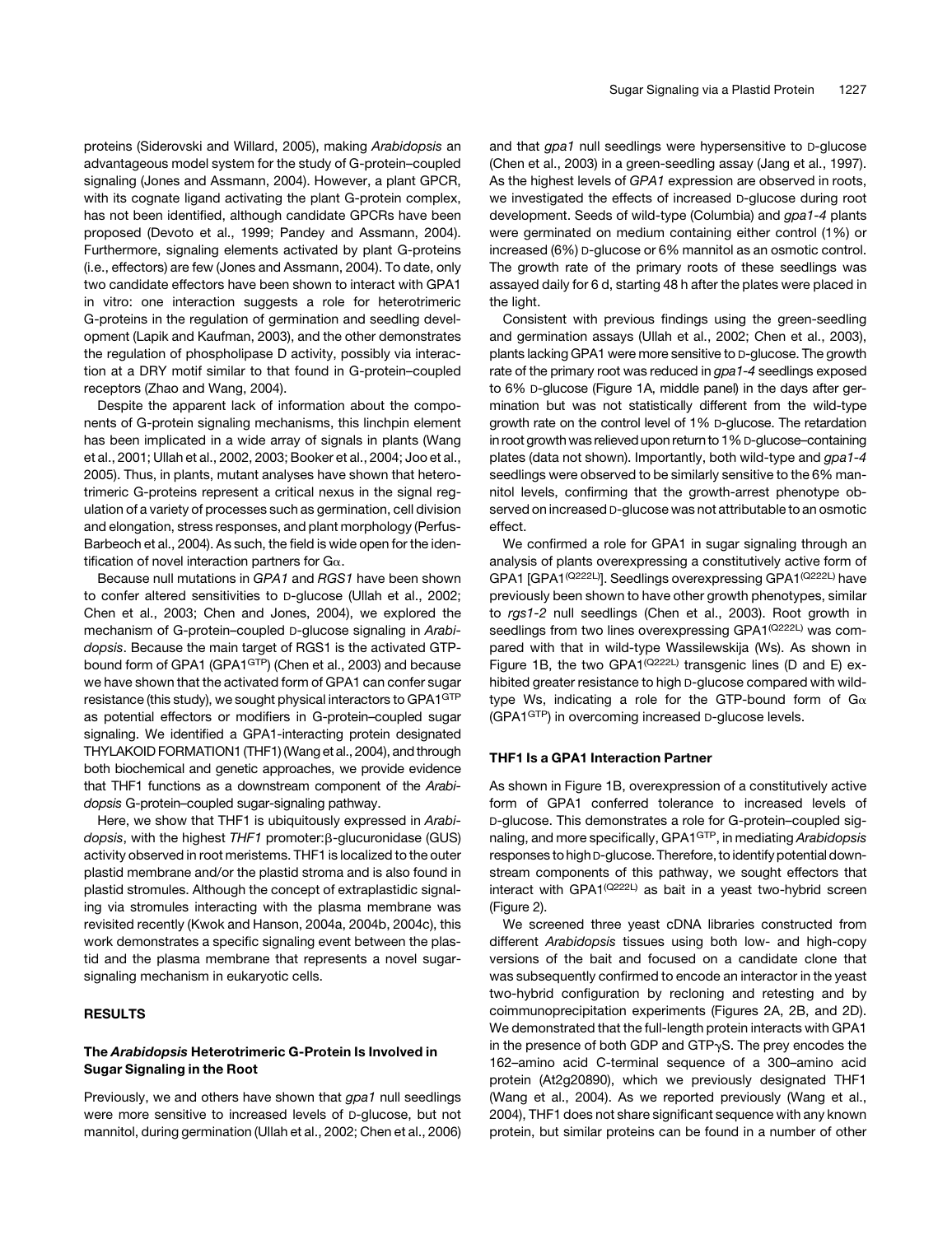

Figure 1. Heterotrimeric G-Protein  $\alpha$  Subunit Is Involved in Sugar Signaling.

(A) Seedlings of wild-type Columbia (Col-0) and *gpa1-4* genotypes were sown on normal (1%) and increased (6%) D-glucose and 6% mannitol as an osmotic control. The rate of growth of the primary root was assayed over a 6-d period, beginning 48 h after exposure to light. Shown are interval growth rates for each 24-h period expressed as millimeters of growth per hour. Error bars represent SE. *n* > 10. As shown previously by species, with potato (*Solanum tuberosum*) and rice (*Oryza sativa*) proteins shown for comparison (Figure 2C). Additional analyses predicted the three-dimensional folding structure to be weakly supported as an ENTH fold, as found in the human inositol triphosphate binding, clathrin assembly protein (clathrin assembly lymphoid myeloid leukemia, Q13492). However, no binding to a lipid profile (PIP Stips P-6001; Echelon Bioscience) was observed. Nonetheless, the predicted analogy is consistent with the observed altered membrane trafficking in our previous study (Wang et al., 2004).

As shown in Figure 2C, inspection revealed that THF1 has four stretches of low similarity to M repeats such as M6\_STRPY from *Streptococcus pyogenes* (Fischetti, 1989), a motif found within protein interaction interfaces (bars). The interaction region between THF1 and GPA1, which lies within the C-terminal 162 amino acids of THF1, encompasses at least three of the four putative M repeats. The conserved Leu residues highlighted in Figure 2C (dots) are suggested to be important for coiled-coil secondary structure (Herwald et al., 2004).

We tested the interaction between GPA1 and full-length THF1 by an in vitro coprecipitation assay (Figure 2B). For this purpose, 6xHis-GPA1 and GST-THF1 were expressed and purified from *Escherichia coli* using nickel and glutathione *S*-transferase (GST) columns, respectively. To determine whether THF1 interacts preferentially with the GTP-bound form of GPA1, GPA1 was loaded with GDP or GTP<sub>Y</sub>S before adding GST-THF1 to the binding assay buffer. We detected a qualitatively similar binding ability of THF1 to either the GDP- or GTP-bound form of GPA1 (Figure 2B), whereas GST alone was not able to coprecipitate GPA1. To test whether GPA1 interacts with THF1 in vivo, we transiently expressed a full-length C-myc–tagged THF1 clone in *Arabidopsis* suspension cells (Figure 2D). Total protein was extracted with buffer containing either GDP or  $GTP_{\gamma}S$  and then immunoprecipitated with anti-GPA1 serum. The GPA1 preimmune serum was unable to coprecipitate THF1. Samples were subjected to immunoblotting using anti-GPA1 or anti-myc serum. As shown in Figure 2D, GPA1 and THF1-myc interacted equally well both in vitro and in vivo in the presence of either GDP or GTP<sub>v</sub>S.

# Ubiquitously Expressed THF1 Is Localized to Plastids and Plastid Stromules

Our initial report on *THF1* described how its global gene expression could be regulated by light (Wang et al., 2004). Here, we show that it is expressed ubiquitously in all organs (Figure 3A), with the highest levels of *THF1* promoter:*uidA* (GUS) expression observed in roots of both light-grown (Figure 3B) and dark-grown (Figure 3C) seedlings, showing that the gene is well expressed

Ullah et al. (2002), *gpa1* mutants have delayed germination on high glucose. Student's *t* tests were performed with pairwise comparison between wild-type and mutant root growth rate on 6% D-glucose. For days 5 and 6, P < 0.1; for days 4, 7, and 8, P =  $\sim$  0.2.

(B) Seedlings overexpressing the constitutively active form of the  $G\alpha$ subunit [GPA1<sup>(Q222L)</sup>] are less sensitive to increased D-glucose than are wild-type seedlings. Images show 7-d-old seedlings. Arrows denote root tips and root/shoot junctions.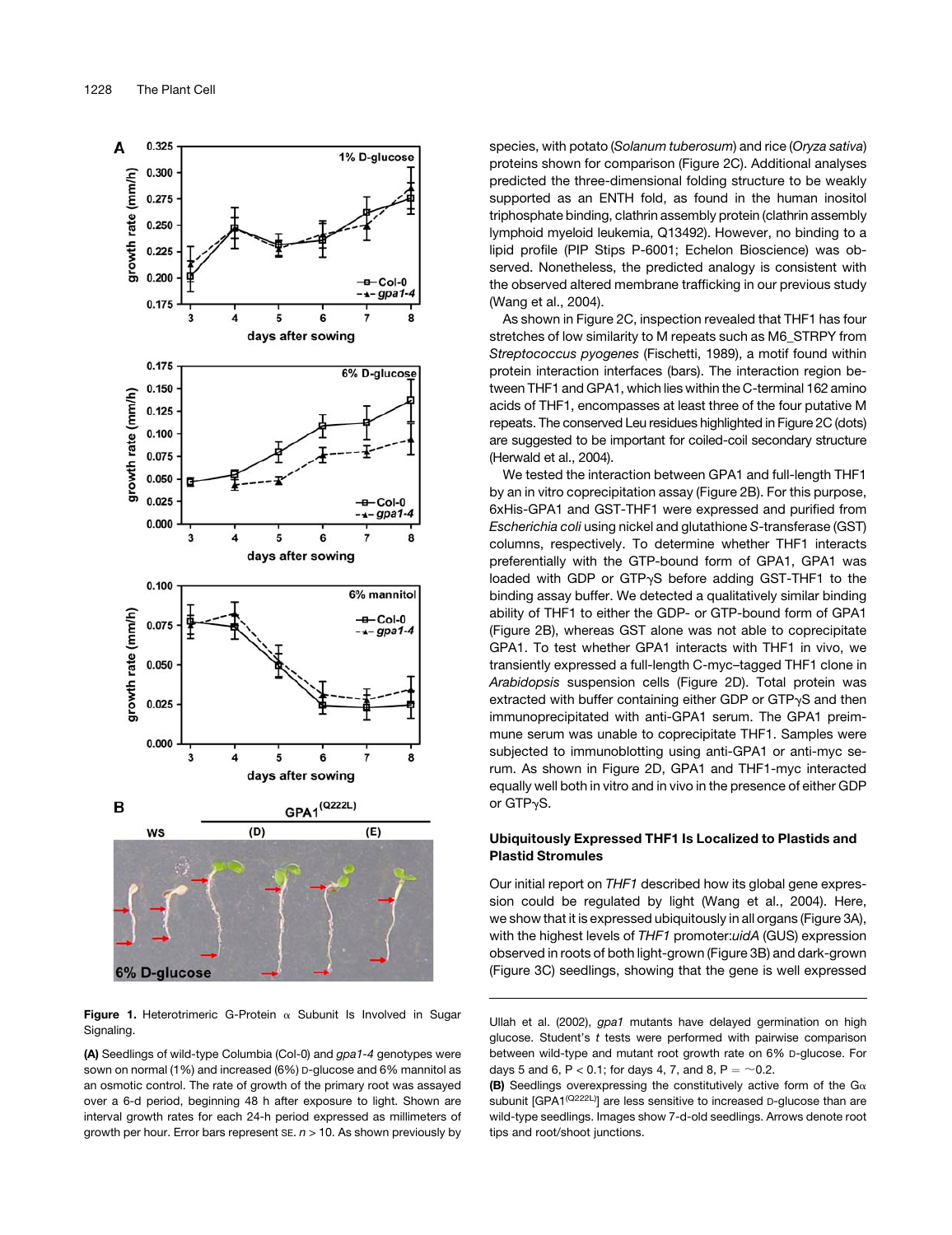

Figure 2. Interaction between GPA1 and THF1.

(A) Isolation of THF1 as a GPA1<sup>(Q222L)</sup>-interacting protein in a yeast two-hybrid screen. GPA1<sup>(Q222L)</sup> is a GTPase-deficient form of GPA1. The triple-dropout plate indicates interaction between GPA1<sup>(Q222L)</sup> and prey 42A6 on the SD/-Leu/-Trp/-His plate. 42A6 is a partial clone corresponding to THF1. (B) Both GDP- and GTPgS-bound forms of GPA1 interacted with THF1 in vitro. Purified 6xHis-GPA1 and full-length GST-THF1 were incubated in buffer with either GDP or GTP<sub>'Y</sub>S for 1 h, then precipitated with glutathione-agarose beads. The precipitates were probed with anti-GPA1 serum. GST alone did not bind to GPA1.

(C) Alignment of the coding sequences of THF1 homologues in higher plants using the Clustal method (BioEdit). Identical residues are highlighted in light gray, and dark gray denotes the two putative transmembrane domains (see Figure 4). Boldface lines above the sequences represent the matrix repeat sequences. Dots associated with the matrix repeats mark repeated Leu residues. The single dashed line shows the putative transit peptide. The C-terminal sequence indicated by the double dashed line was the identified prey protein from clone 42A6.

(D) GPA1 interaction with THF1 in vivo. Myc-tagged THF1 was expressed in *Arabidopsis* suspension cells and immunoprecipitated (IP) with preimmune or anti-GPA1 serum in the presence of GDP or GTP $\gamma$ S. The precipitates were probed with GPA1 or anti-myc antiserum.

in roots regardless of light conditions. The highest *THF1* promoter:*uidA* expression was observed in the root apical meristems (Figure 3D), similar to that observed for both *GPA1* and *RGS1* (Ullah et al., 2001; Chen et al., 2003). Immunoblot analysis of THF1 protein levels showed that the highest levels of THF1 protein were in hypocotyls (Figure 3A). The comparison between the immunoblot and GUS data suggests either a rapid turnover of THF1 protein or some form of posttranslational regulation in the root.

Confocal imaging of a 35S-driven THF1–green fluorescent protein (GFP) fusion protein in 5-d-old seedlings (Figures 3E to 3G) confirmed the earlier observation that THF1 is a plastid protein (Wang et al., 2004) but further demonstrated that THF1- GFP is present in root plastid stromules. Stromules are tubular extensions of plastids, enclosed by both the inner and outer plastid envelope (Gray et al., 2001), which are thought to increase the surface area of plastid membranes for an as yet undetermined function. It is important to note that the THF1-GFP–labeled stromules were most easily visualized in root tissues (Figures 3E and 3G), whereas none were found in leaf tissues. Time-lapse imaging of THF1-GFP in root epidermal cells and root hairs (Figure 3F; see Supplemental Movie 1 online) revealed the plastid compartments and stromules to be highly dynamic within cells, suggesting that the plastids may use their stromule extensions to interact and anchor to the plasma membrane (Figures 3E and 3G, red arrows). Tethering is a previously reported feature of stromules (Kwok and Hanson, 2004a) that may allow plastids to remain in proximity to cellular structures against the currents of cytoplasmic streaming (Gunning, 2005; Natesan et al., 2005).

## THF1 Localizes to Both the Outer Plastid Membrane and the Stroma

The data presented above describe a root plastidic interaction partner to a plasma membrane–delimited G-protein. Although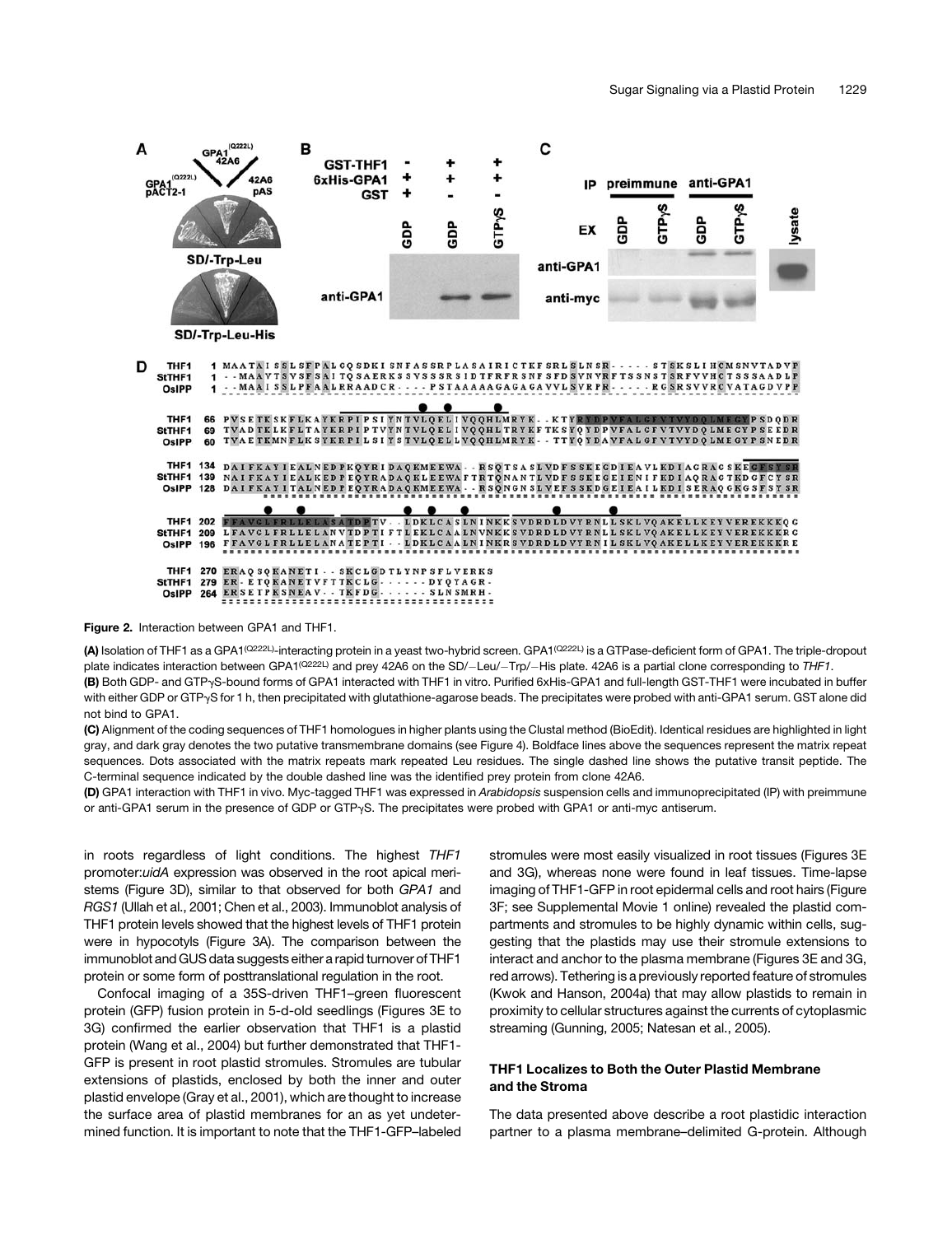

Figure 3. Tissue Expression and Subcellular Localization of THF1.

(A) *THF1* transcript and THF1 protein in different organs. Top, RT-PCR using RNA isolated from the indicated organs from 30-d-old light-grown plants and 10-d-old seedlings. Bottom, the same set of samples was used for immunoblot analysis probed with anti-THF1 serum ( $\alpha$ -THF1). The lowest and highest signals were in the linear range of this assay.

(B) and (C) Transcriptional fusions between the *THF1* promoter and the *uidA* gene encoding GUS were used to transform *Arabidopsis*. Seedlings were stained for GUS activity in 5-d-old seedlings grown either in constant light (B) or in darkness (C). Staining was stopped after 5 h to highlight the predominant expression locations, but overnight staining indicated ubiquitous expression.

(D) Root tip cells including hairs express *THF1*; the strongest expression was seen in the root meristem.

(E) to (G) A 35S-driven THF1-GFP fusion protein localizes to plastids and can be seen in plastid stromules that appear to tether the plastid to the plasma membrane (red arrows; see also Supplemental Movie 1 online). (E) and (G) show root epidermal cells; (F) shows a root hair cell. BF, bright field. Bar in  $(G) = 10 \mu m$ .

the highly vacuolated nature of root cells means that plastids and other organelles are frequently pressed up against the plasma membrane, the concept that a specific protein–protein interaction was occurring prompted us to look in more detail at the physical possibility of this unusual situation. Kyte–Doolittle hydropathy analysis of full-length THF1 using the TOPRED algorithm (von Heijne, 1992; Claros and von Heijne, 1994) set to identify prokaryotic/plastidic proteins strongly predicts the presence of at least one and possibly two membrane-spanning domains, as shown by hydrophobicity values exceeding the upper (UC) and lower (LC) cutoff values (Figure 4A). This prediction is in contrast with that extracted from the Cornell Plastid Proteome Database (Friso et al., 2004), which suggests that THF1 does not posses membrane-spanning domains. However, this discrepancy is attributable to the different prediction algorithms used to determine the presence of eukaryotic membrane-spanning domains. Further analysis of these putative transmembrane domains revealed that both their presence and sequence are highly conserved among the highly divergent taxa that contain orthologs to THF1, including rice and potato (Figure 2C). We previously showed that THF1 contains a cleaved transit peptide that facilitates entry into the plastid (Wang et al., 2004), leading us to propose two possible topology models for the remaining 239 amino acids of the mature protein within the outer plastid membrane (Figure 4B).

Both models allow for the THF1–GPA1 interaction on the external face of the plastid, consistent with our identification of the THF1-interaction region within the C-terminal 162 amino acids of the mature THF1 protein (denoted the GPA1 interaction region in Figure 4A). To confirm this in silico analysis, immunoblot analysis of fractionated plastids was performed. Intriguingly, as shown in Figure 4C, THF1 is enriched in both the outer membrane and stromal fractions. Although this is consistent with an outer membrane–spanning prediction for THF1 (Figure 4A), we applied our model for the THF1–GPA1 interaction only to the pool of THF1 that spans the outer membrane, as opposed to the stromal pool. The fact that a second pool of THF1 is found in the stromal fraction may suggest either multiple functions for THF1 in plastids or some requirement for the trafficking of THF1. Dual localization of THF1 in the fractionation data would also be consistent with a single localization in different plastid types. Although there are no known plastid-specific differences in the protein import machinery, this possibility should not be ruled out. Nonetheless, both modeling and biochemical fractionation of plastid membranes are consistent with our hypothesis of an outer membrane localization for THF1 on root plastids.

## In Vivo Dynamics of the GPA1–THF1 Interaction

Förster resonance energy transfer (FRET) analysis between 35Sdriven *GPA1-CFP* (for cyan fluorescent protein) and *THF1-YFP* (for yellow fluorescent protein) constructs in the *gpa1-4 thf1-1* background provided spatial resolution of the GPA1–THF1 interaction in root epidermal cells. Two-filter channel FRET analysis confirmed our earlier observations that THF1 is plastidic (Figure 5A) and GPA1 is localized to the plasma membrane (Figure 5B). We observed that the ratio of YFP to CFP was high where a plastid was adjacent to the plasma membrane. The observed FRET signal, denoted nF/I (Figure 5), corresponds to the observed YFP-CFP ratio and represents an algorithmic output for two-filter channel FRET based on the equations of Gordon et al. (1998). Simply put, it is a mathematical representation of the YFP:CFP ratio, normalized to the donor intensity. FRET requires that the donor and receiver reside within 10 to 100 Å, strongly suggesting a physical interaction between GPA1 and THF1. FRET was never observed where root plastids did not abut the plasma membrane, consistent with our demonstration that a direct physical interaction between GPA1 and THF1 occurs in vivo. Additionally, the detection of FRET between GPA1 and THF1 is consistent with an outer membrane localization for the pool of THF1 relevant to G-protein signaling, as FRET cannot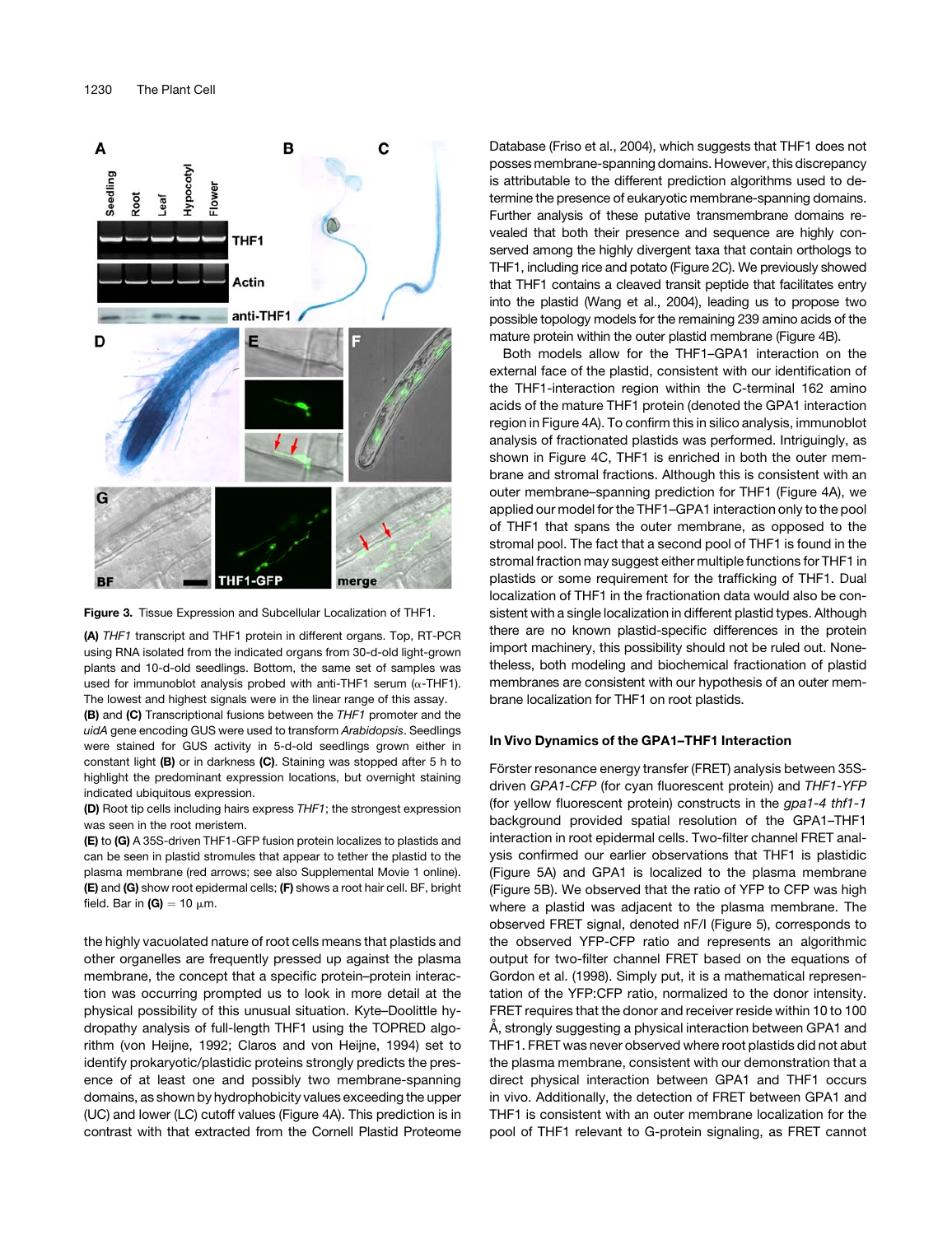



(A) Kyte–Doolittle hydropathy plot for THF1. UC and LC denote the upper and lower cutoffs for the prediction of membrane-spanning domains, respectively. The solid bar at bottom denotes the positions mapped by the yeast two-hybrid assay as the THF1–GPA1 interaction domain. Dashed lines denote positions of the two predicted membrane spans.

occur between two sequestered fluorophores, one on the plasma membrane and one on the plastid stroma, because of the extreme proximity required for energy transfer.

Although nF/I is a robust method to measure FRET, we further validated the observed FRET signal using an acceptor photobleaching method. This method is routinely used to confirm FRET between various fluorophore pairs (Bastiaens and Jovin, 1996; Bastiaens et al., 1996; Kenworthy, 2001; Vermeer et al., 2004). Its principle is that energy transfer is reduced or abolished when the acceptor fluorophore (in this case YFP) is photobleached, accompanied by dequenching of donor (CFP) fluorescence. This is a stringent diagnostic test for FRET, as in most circumstances fluorescence normally decreases after acceptor photobleaching (Karpova et al., 2003). After a 5-min irradiation at 480 nm, we found that CFP emission was dequenched in the same region where FRET was originally recorded (Figure 5H). A quantitative analysis of the nF/I recording is shown in Figure 5I. Before YFP photobleaching, the nF/I stabilized within 3 min (top gray line). After acceptor photobleaching, the FRET efficiency was reduced irreversibly to zero (bottom gray line).

# thf1-1 Root Growth Is Hypersensitive to Increased D-Glucose

Our previous report described the phenotype of an insertion mutant in *THF1*. We demonstrated that a homozygous SALK insertion line (094925) is transcript null for *THF1* and that the *THF1* cDNA was capable of complementing the mutation (Wang et al., 2004). We found that the gene was necessary for correct development of the thylakoid membrane and that the null allele conferred altered plant morphology, specifically stunted growth and variegated leaves (Wang et al., 2004). To examine whether THF1 had any role in the G-protein–coupled sugar pathway, we tested the effect of increased D-glucose on the rate of *thf1-1* primary root growth (Figure 6B). Additionally, although *THF1* expression was observed in root hairs (Figure 3D), no obvious root hair phenotype was observed for this mutant (data not shown).

As shown previously, on 1% D-glucose, *gpa1-4* roots were similar to wild-type roots, although *thf1-1* roots were  $\sim$ 25% shorter and *thf1-1* cotyledons were pale green (Figure 6B). However, on 6% D-glucose,  $thf1-1$  seedlings were  $\sim$ 50% shorter

(B) Possible topologies for THF1 that enable interaction between the membrane-spanning pool of THF1 and the plasma membrane–delimited GPA1. THF1 contains at least one (model 1), and possibly two (model 2), membrane-spanning domains, which embed THF1 in plastid membranes. The angled line on GPA1 represents the N-terminal myristoyl group that anchors GPA1 to the plasma membrane (data not shown). (C) Isolated plastids were fractionated and subjected to immunoblot analysis with the corresponding antisera to the indicated marker proteins or THF1. Fractions are represented as follows: Total, whole preparation; OM, outer plastid membrane; IM, inner plastid membrane; S, stromal fraction; T, thylakoid fraction. Controls used to determine THF1 localization were as follows: Tic110, a component of the inner plastid membrane; Toc75, a component of the outer plastid membrane; and the large subunit of ribulose-1,5-bisphosphate carboxylase/oxygenase (LSU), which is found in the stroma and thylakoid.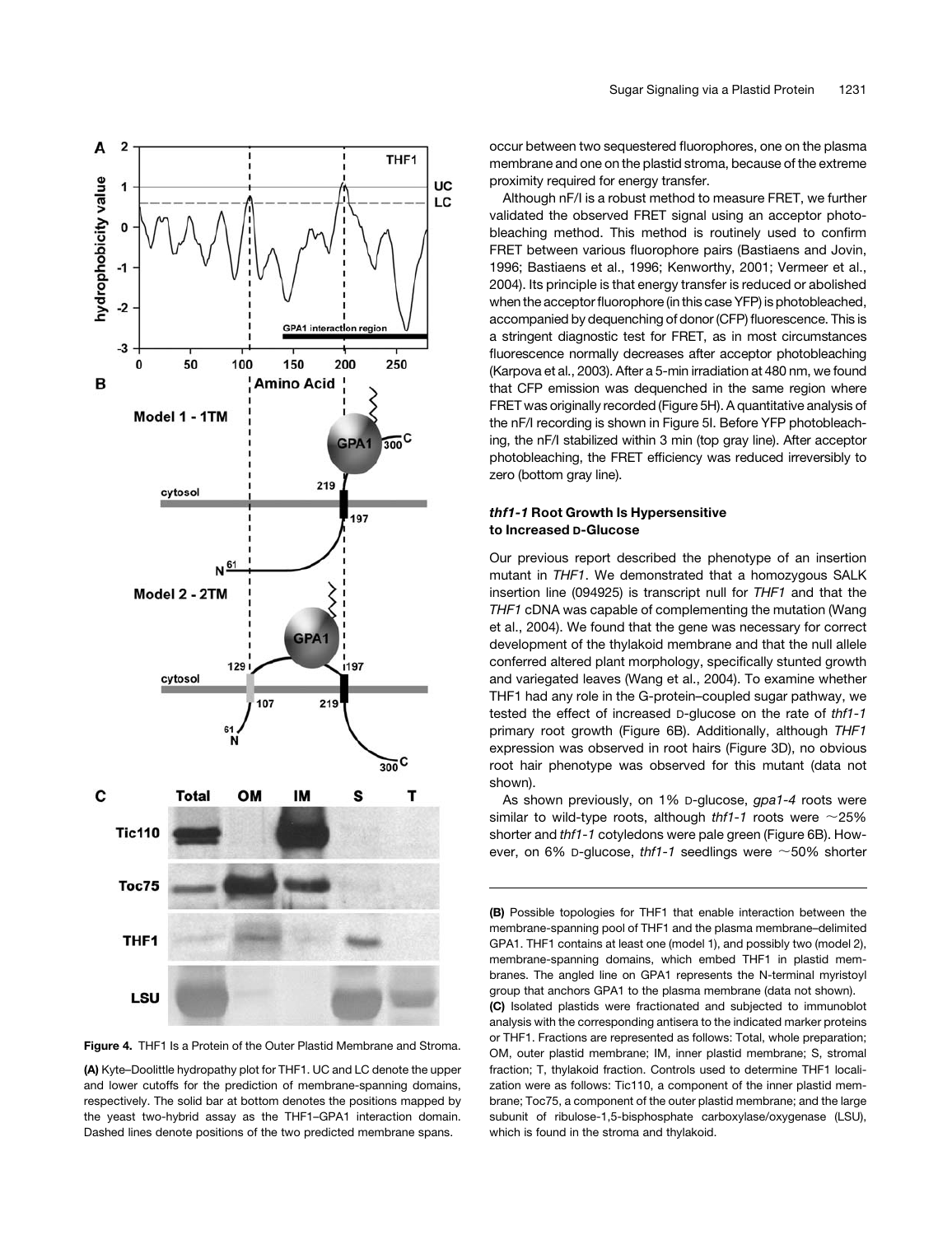

Figure 5. FRET Analysis of the GPA1-THF1 Interaction.

FRET between GPA1-CFP and THF1-YFP was calculated using established algorithms for two-filter FRET with fluorescence microscopy.

(A) to (C) Single images of cells expressing THF1-YFP (A) and GPA1- CFP (B) and a corresponding differential interference contrast (DIC) image (C), showing plasma membrane (PM) and a plastid.

(D) to (H) FRET images were recorded before ([D] to [F]) and after ([G] and [H]) acceptor photobleaching. Arrows denote the localization of the observed FRET signal where a plastid abutted the plasma membrane ([D] and [F]) and the region of CFP dequenching after YFP photobleaching (H).

(I) Quantification of the observed FRET signals. The first arrow denotes the start of the 480-nm irradiation, and the second arrow indicates the end.

than *gpa1-4* seedlings. Because root length is a complex trait, one that can be a result of altered germination rates, we quantitated the growth rate of the primary roots over time. On 1% D-glucose, the *thf1-1* root growth rate was  $\sim$  10% lower than the wild-type rate (statistically insignificant) (Figure 6C, top); however, *thf1-1* roots were never able to recover from the growtharresting effect of high D-glucose compared with wild-type roots (Figure 6C, bottom). This finding suggests that the loss of THF1 confers either increased sensitivity to, or the inability to adapt to, high D-glucose. To complement these data, the effects of *THF1* overexpression were tested. Two independent *THF1* overexpression lines were germinated on 1% and 6% D-glucose. Contrary to the loss of *THF1*, ectopic overexpression of *THF1* caused roots to

![](_page_6_Figure_8.jpeg)

Figure 6. *THF1* Is Involved in D-Glucose Signaling.

(A) Scheme of the T-DNA insertion (SALK line 094925) in *THF1*, as described previously (Wang et al., 2004). LB, left border; RB, right border.

(B) Seedlings of Columbia, *gpa1-4*, and *thf1-1*germinated on both 1% and 6% D-glucose, showing the sensitivity of the *thf1-1* mutant to increased D-glucose compared with both the wild type and *gpa1-4*. Images show randomly selected seedlings taken from the pool used for the determination of growth rate. Arrows mark the shoot/root transition and the root tip. The growth rate of roots on increased D-glucose is reduced in *thf1-1* seedlings.

(C) Tolerance to high levels of D-glucose can be conferred by overexpression of *THF1*. The rate of growth of the primary root was assayed over a 3-d period (each set of three bars), beginning 48 h after exposure to light. The interval rate is expressed as millimeters of growth per hour, averaged over each 24-h period. Error bars represent SE. *n* > 10. THF1ox, ectopically overexpressed *THF1*.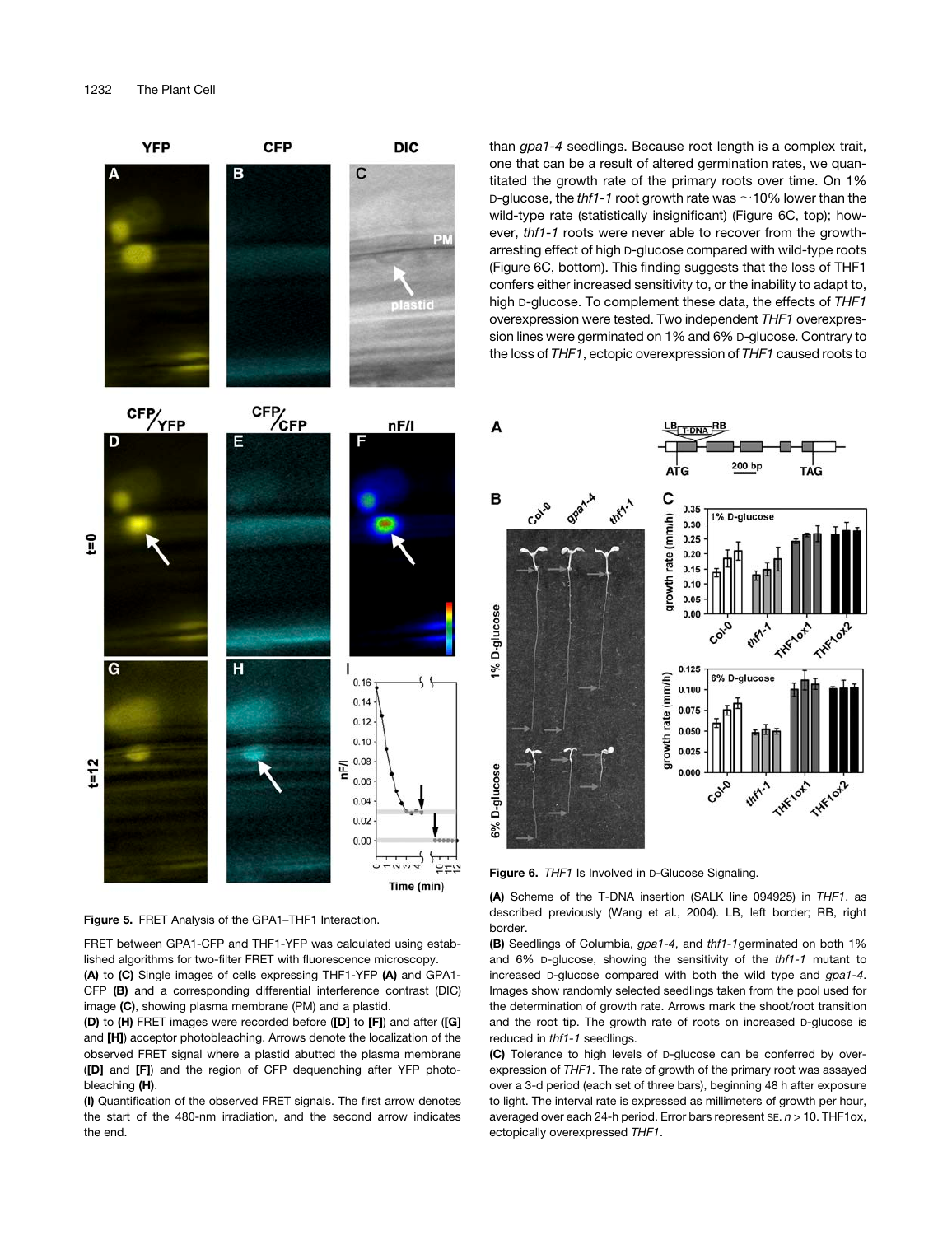grow at faster rates on either low or high D-glucose compared with the wild type at all times.

This difference in phenotypes between *gpa1-4* and *thf1-1* enabled epistasis analysis between the *gpa1-4* and *thf1-1* alleles. The double mutant exhibited the same root-development phenotype as the *thf1-1* null mutant on both normal and increased levels of D-glucose (see Supplemental Figure 1 online). This finding suggests a relationship between the two genes, which is consistent with our hypothesis that THF1 operates downstream of GPA1 in the G-protein–coupled sugar-signaling pathway.

## THF1 Protein Levels Are Affected by D-Glucose

To test a mechanistic role for THF1 in sugar signaling, we quantitated the effect of D-glucose on the steady state level of THF1 protein by imaging and immunoblot analysis (Figure 7). As shown previously, *35S*:*THF1-GFP* fluorescence was observed in plastids through the roots of 5-d-old seedlings (Figures 3E to 3G), including the root meristem. However, after 30 min of 6% D-glucose treatment, observable GFP fluorescence in roots was diminished. The four panels of Figure 7A are conventional fluorescence microscopy images of the same root and are representative of >20 roots assayed. No decrease in the levels of *35S*:*THF1-GFP* fluorescence was observed after treatment with L-glucose (Figure 7A), NaCl, or mannitol. Sugar-induced

![](_page_7_Figure_5.jpeg)

Figure 7. D-Glucose Has a Direct Effect on THF1 Steady State Level.

(A) Green fluorescence in root cells expressing a 35S-driven THF1-GFP fusion protein disappeared 30 min after being treated with 6% D-glucose, but not L-alucose

(B) THF1-GFP degradation at the indicated applied glucose levels (%) for 30 min was confirmed by immunoblotting probed with anti-GFP antiserum. Degradation did not occur with L-glucose treatment and was inhibited by the general protease inhibitor MG132. Not shown are nontransformed roots, which did not display fluorescence under these excitation and digital capture conditions.

changes in THF1-GFP fluorescence were not observed in the leaves.

Immunoblot analysis was used to confirm that the observed loss of signal was specific to D-glucose and that it was attributable to protein degradation (Figure 7B). Protein samples from *35S*:*THF1-GFP* seedlings were extracted from seedlings treated with 0, 2, 4, or 6% D-glucose for 30 min and subjected to SDS-PAGE and immunoblot analysis with anti-GFP antibodies. As seen in Figure 7B, the steady state level of THF1-GFP protein was reduced over 30 min in a dose-dependent manner. However, in samples treated with L-glucose, the steady state level of THF1-GFP remained constant, showing specificity for the D-stereoisomer. Samples treated with D-glucose in the presence of the protease inhibitor MG132 did not show changes over time in THF1 steady state levels, suggesting that THF1 half-life is influenced by high D-glucose levels.

# **DISCUSSION**

# THF1 Is an Interaction Partner for  $G\alpha$  in the Sugar-Signaling Pathway in Roots

Six lines of evidence indicate that THF1, a plastid protein, interacts with the plasma membrane–delimited G-protein, GPA1, and four lines of evidence indicate that THF1 has a role in sugar signaling.

The GPA1–THF1 interaction is demonstrated by the following findings. (1) In a yeast two-hybrid conformation, the C-terminal 162 residues of THF1 interact with the constitutively active form of GPA1. (2) This interaction in yeast was confirmed in vitro using recombinant full-length THF1 and GPA1. (3) In vivo interaction in plant cells was shown through coimmunoprecipitation of GPA1 with THF1. (4) Genetic epistasis analysis between the loss-offunction alleles *gpa1-4* and *thf1-1* is consistent with the two corresponding gene products operating in the same pathway. (5) THF1 is at least in part localized to the outer membrane of plastid stromules, which appear to associate with the plasma membrane. (6) FRET analysis between fluorophore-tagged GPA1 and THF1 confirms the interaction in vivo and provides spatial information.

The evidence that THF1 has a direct or indirect role in sugar signaling is based on both biochemical and genetic experiments. (1) *thf1-1* loss-of-function mutants are hypersensitive to and unable to recover from exogenous D-glucose. (2) *THF1*-overexpressing plants have a higher rate of root growth on high D-glucose. (3) An epistatic relationship between the *thf1-1* and *gpa1-4* alleles places *THF1* genetically on the G-protein–coupled sugar-signaling pathway. (4) Exogenous D-glucose, but not L-glucose, causes a rapid degradation of THF1 protein.

THF1 was shown to interact similarly with either the GDP- or GTP-bound form of GPA1 (Figure 2). THF1 may be a component of the heterotrimeric complex but does not preferentially interact with the activated form of the  $Ga$  subunit, suggesting a scaffolding or tethering role for THF1, perhaps to maximize signaling between the plasma membrane and plastids in response to D-glucose. This possibility implies that the primary function of THF1 is not signaling per se but to act as a maintenance or accessory protein. However, as in vitro and in vivo interaction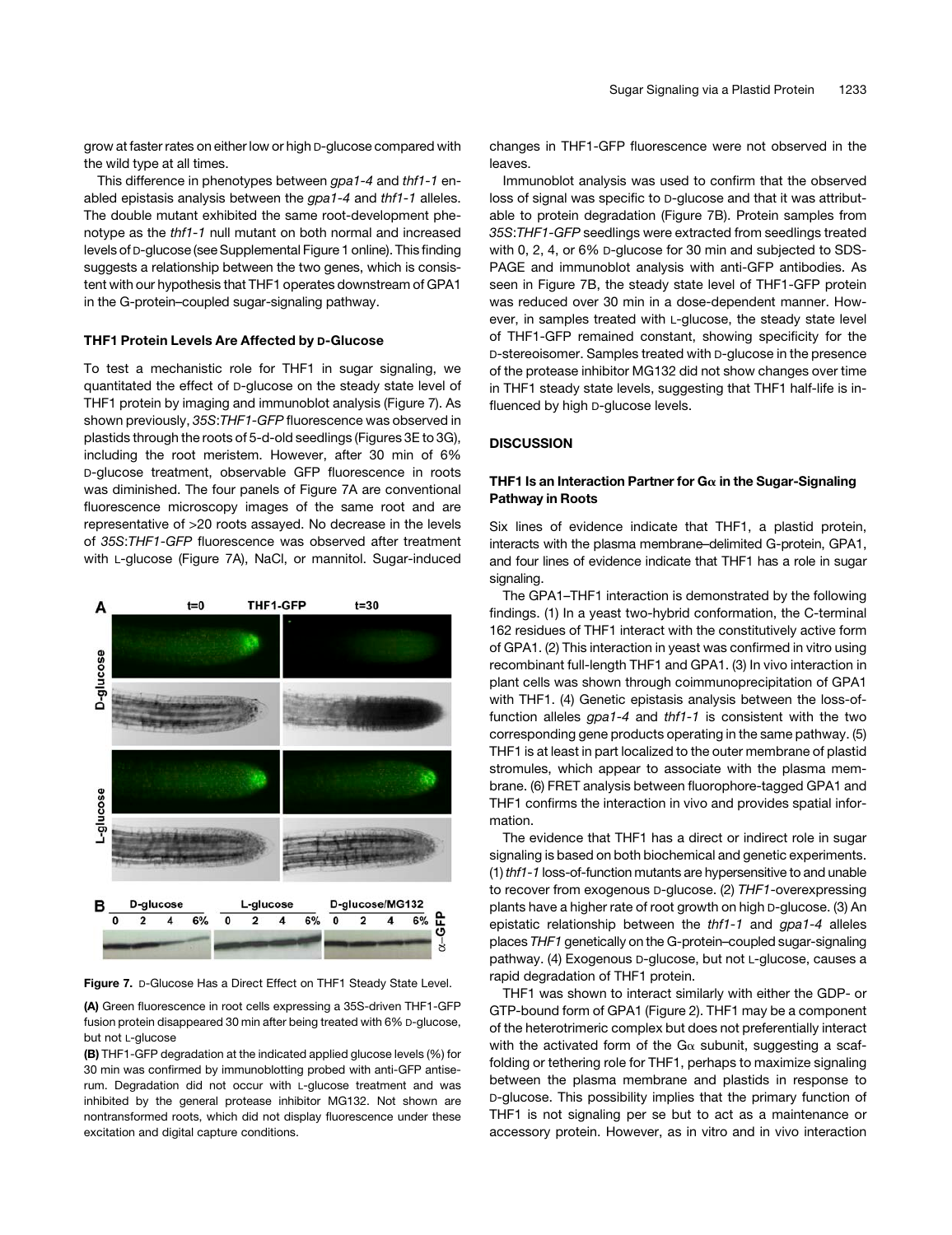shown by in vitro and in vivo coimmunoprecipitation is based on end-point analysis rather than kinetics, we do not exclude the possibility that THF1 affinity for GPA1 is affected by the GDP/ GTP state and is not detected in our assay. Modeling based on data from kinetic analyses may reveal small affinity differences that have a large impact on the ratio of the GTP- and GDP-bound states as they are allosterically amplified through the coupled effector interactions, as is the case for human  $Ga$  subunits (Hatley et al., 2003). Detailed kinetics analyses are also needed to determine whether THF1 has GAP activity on GPA1GTP. Because the designation of THF1 as a  $G_{\alpha}$  effector awaits evidence for either a demonstrated GAP activity or different binding affinities for the two nucleotide states of GPA1, other roles, such as structural or targeting, should not be ruled out.

It should be noted that it is likely that THF1 acts in pathways other than those coupled by the heterotrimeric G-protein, for three reasons. (1) The expression pattern of *THF1* (Figure 3) extends outside the limited areas of *GPA1*. (2) The loss-offunction phenotypes of *thf1-1* mutants are pleiotropic, beyond the narrowly defined traits of the *gpa1* mutant. (3) Plastid fractionation data showed that THF1 was localized to both the outer plastid membrane and the stroma, suggesting that THF1 may perform an additional role in the stroma, where GPA1 should be excluded. Although the dual localization of plastid proteins is unusual, it is not unique to THF1, as other plastid proteins have dual localization and function (Tu et al., 1999). Thus, it should be considered that although GPA1 can be a regulator of THF1, it might not be the only one. Also, on this point, we do not exclude exclusive locations for THF1 of either the outer membrane or the stroma but in different pools of plastids, because our fractionation data do not distinguish between potentially different plastid types.

The initial observations of *thf1-1*, showing that it lacked properly formed thylakoid membranes, are consistent with a structural or trafficking role (Wang et al., 2004). Indeed, it could be the case that the phenotypes pertaining to improper thylakoid formation may relate to the lack of the stromal pool of THF1, whereas the D-glucose–sensitive phenotypes are related to a lack of the THF1–GPA1 interaction. If this interaction functions to either mediate or transduce signals between the plasma membrane and the plastids, a lack of this interaction may represent an aberration in the ability of root plastids to regulate such processes as starch synthesis.

Despite the broad expression pattern of THF1, the highest levels observed with the *THF1* promoter:GUS fusion were in the root meristem, correlating with strong expression of *GPA1* (Ullah et al., 2001). As *thf1-1* meristems have normal histology and gravitropic responses (data not shown), this disfavors a developmental defect as the cause for the observed seedling hypersensitivity to D-glucose.

## THF1 Mediates Signaling between the Plasma Membrane and the Plastids

How THF1, a plastid protein, is able to interact with the plasma membrane–delimited GPA1 is an intriguing question. Plastids are well known for their dynamic shape change and movement, but the diversity of plastids based on their function is essentially unknown beyond the classic three plastid types: chloroplasts, leukoplasts, and amyloplasts. Plastids can migrate freely in the cytoplasm or adhere to the plasma membrane through actin cages, depending on different cell types and growth conditions (Kwok and Hanson, 2004c; Gunning, 2005). The discovery of stromules, tubelike extensions of the plastid envelope and stroma, revealed a unique mechanism by which plastid molecules can communicate with other cell compartments and indeed other plastids (Kwok and Hanson, 2004a, 2004d). Others have reported that stromules are able to form bead-like structures that move around the cell as part of a stromule network or even as free vesicles (Pyke and Howells, 2002; Natesan et al., 2005). Such plastid-derived vesicles are highly reminiscent of vesicles trafficking along a filamentous network. Evidence for plastid communication with other subcellular compartments is scant but increasing (Chew et al., 2003; Strand et al., 2003). The observed FRET between GPA1 and THF1 indicates that the interaction occurs at the interface between the plastid and the plasma membrane, and because the interaction was monitored over several minutes (to allow for acceptor photobleaching), this may suggest that plastids that interact with the plasma membrane do not move as freely within the cytosol as untethered plastids. Our time-lapse acquisition of stromule movement in roots is consistent with this finding (see Supplemental Movie 1 online).

The prediction of membrane-spanning domains in THF1 and the identification of an outer membrane–localized pool of THF1 render the four interaction data sets interpretable and suggest a direct link between plastids and the plasma membrane. Of the two topological models proposed in Figure 4B, model 1 is the most likely because it fits the THF1-GFP degradation data shown in Figure 7E: in this model, the C terminus of THF1 is fully exposed to the cytosol for potential ubiquitination and subsequent degradation (Vierstra, 2003). However, although the inhibitor MG132 is typically associated with inhibition of the function of the cytosolic 26S proteasome (Yang et al., 2004), and considering that THF1 is both a plastidic and/or a membrane-spanning protein, we cannot rule out the possibility that the MG132 acts as an inhibitor of a protease not operating in the 26S proteasome pathway. Another possibility is that an as yet unidentified MG132-sensitive degradation machinery is present in plastids, which could be responsible for the degradation of both the membrane and soluble pools of THF1.

We expect that plant cells precisely coordinate biosynthetic activities with the export of molecules from plastids to their destinations in response to internal and external signals (Eastmond and Graham, 2003; Tiessen et al., 2003; Kolbe et al., 2005). Consideration of known vesicular trafficking mechanisms is a particularly suitable approach to such an issue, because trafficking machineries are highly conserved in eukaryotes and are responsible for delivering and recycling many kinds of molecules, including protein and lipid components of the membrane, to various compartments (Maxfield and McGraw, 2004). For example, in pancreatic  $\beta$ -cells, heterotrimeric G-proteins are important molecular switches that control insulin secretion via endocytosis and exocytosis to ensure the vital function of glucose homeostasis (Konrad et al., 1995; Lang, 1999; Skoglund et al., 1999; Luo et al., 2001). The colocalization of GPA1 and its physical interactor, THF1, at the plasma membrane suggests that plastid molecules such as THF1 communicate with plasma membrane–delimited molecules via two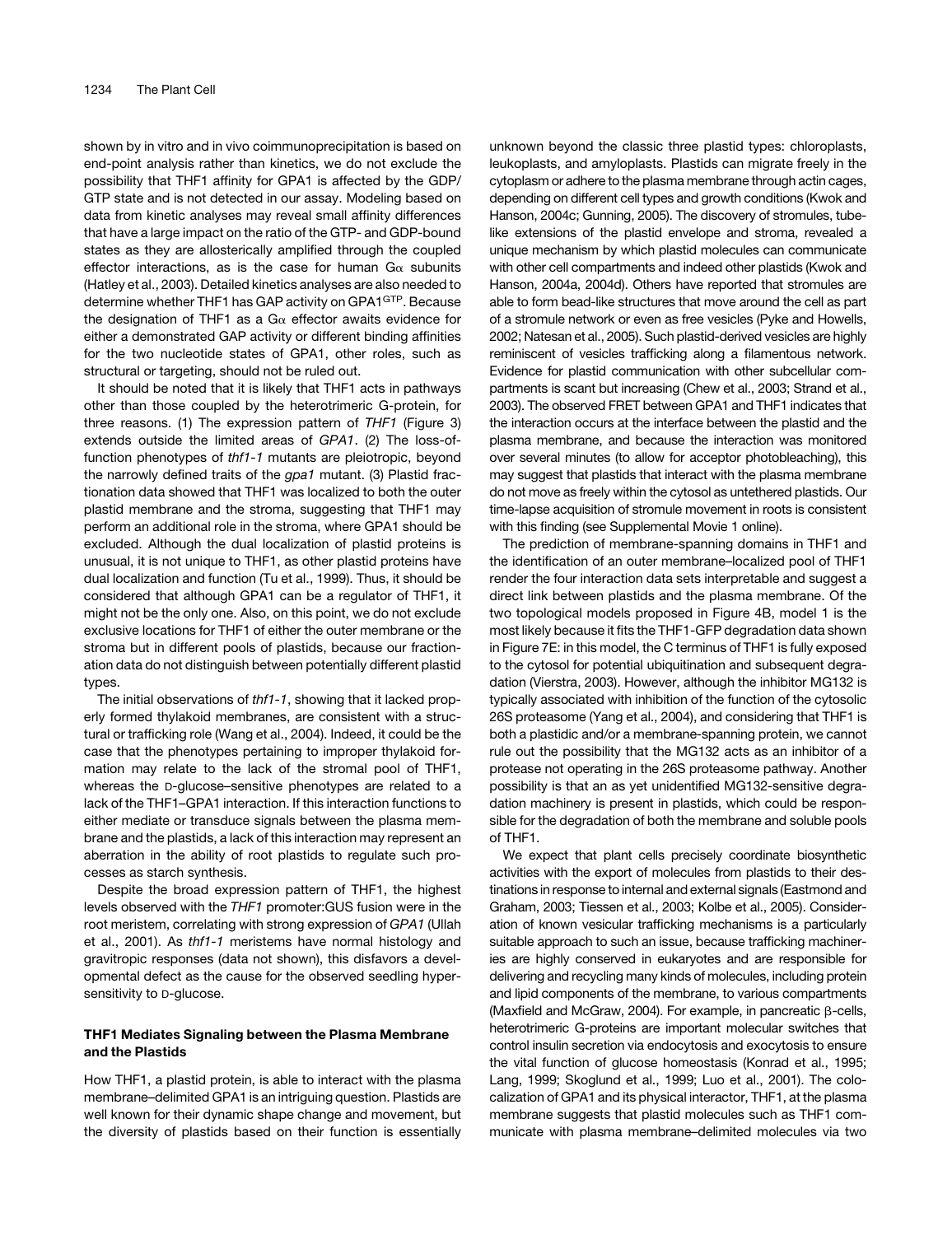possible mechanisms. One possibility is to produce a lipid microdomain that can serve as a platform to assemble G-protein complexes at the plasma membrane. THF1 may establish the specificity of the G-protein signaling pathway or the regulation of receptor-mediated endocytosis in a GPA1-dependent manner. The second possibility is that THF1 together with GPA1 plays a role in exocytosis at stromule–plasma membrane sites.

# Heterotrimeric G-Protein–Coupled Sugar Signaling

All of the data presented here and elsewhere are consistent with the prevailing notion that D-glucose acts as a hormone-like signal, although a physiological concentration range of extracellular D-glucose in signaling has yet to be defined. High applications of D-glucose (Arenas-Huertero et al., 2000) cause physiologically appropriate responses, and genetic screens for mutants resistant to high D-glucose have revealed known elements in sugar signaling (Xiao et al., 2000; Moore et al., 2003). Because cells develop in a wide range of D-glucose concentrations, a sugar-signaling mechanism operating from presumably 30 to 300 mM or higher D-glucose is expected. Molar levels of D-glucose are found in tissues such as fruit, but the levels of extracellular D-glucose in vegetative tissues such as root have yet to be successfully evaluated. Indirect measurements have been applied to address this problem, and estimates of apoplastic levels of D-glucose at 150 mM (3%) or higher have been proposed (McLaughlin and Boyer, 2004; Makela et al., 2005). For example, sorghum (*Sorghum bicolor*) embryos develop in as high as 6% apoplastic D-glucose (Maness and Mcbee, 1986).

What is the nature and mechanism of the high-glucose-induced root growth arrest? Little is known about how sugars control growth and development in plants. We found that root cells grown on high D-glucose become severely expanded (data not shown), suggesting a possible control of the cell division/expansion pathway. This is entirely consistent with the now firmly established role of the G-protein complex in the modulation of cell division (Ullah et al., 2001, 2003; Chen et al., 2003; Jones et al., 2004). Sugars control cyclin D expression in plant cells (Riou-Khamlichi et al., 2000), and a loss-of-function mutation in a moss cyclin D gene caused a D-glucose–resistant phenotype (Lorenz et al., 2003). In addition, sugars control the G1-to-S phase transition (Menges and Murray, 2002). Thus, it is becoming clear that sugars act as signals to modulate plant cell proliferation and do so by a complex set of signaling mechanisms. Hexokinase is needed for intracellular glucose detection, and now, with the introduction of both THF1 and RGS1 (Chen et al., 2003; Chen and Jones, 2004), a signaling network involving a heterotrimeric G-protein is added to our understanding of D-glucose signaling in *Arabidopsis*. Because these organelles either use or produce D-glucose or its catabolites, it is reasonable to assume that extracellular glucose availability would influence cellular glucose economy potentially as it occurs in yeast.

## METHODS

## Plant Growth Conditions, Plasmid Construction, Antiserum, and Transformation

The *Arabidopsis thaliana* ecotype used in this study was Columbia with the exception of the GPA1-overexpressing lines (Figure 1B), which were in Ws. Seeds were surface-sterilized and stratified for 4 to 5 d before germination at 22°C on half-strength Murashige and Skoog medium containing the indicated concentrations of D-glucose. Plants were grown under short-day conditions. Where required, plates were scored for root length daily and the data analyzed using ImageJ. All whole-seedling images were taken with a Sony DSC-F717 digital camera.

The various plasmids were constructed using the Gateway cloning system (Invitrogen). For clarity in gene, mutant, and protein designations, the gene corresponding to the locus of At2g20890 is referred to as *THF1*, its open reading frame is referred to as *THF1*, the null mutant is referred to as *thf1-1*, and the protein is referred to as THF1. *THF1* was inserted into the entry vector pENTR/D-TOPO (Invitrogen) by topoisomerasemediated ligation and then recombined into destination vectors pDEST15, pDEST24 (Invitrogen), pGWB5 (35S-driven C-terminal GFP fusion), pGWB6 (35S-driven overexpression), and pGWB41 (35S-driven C-terminal YFP fusion) (Research Institute of Molecular Genetics) to create the various expression vectors for *Escherichia coli* and plants. The GTPase-deficient form of GPA1<sup>(Q222L)</sup> is described by Chen et al. (2003). *Arabidopsis* plants were transformed by the flower-dip method (Bechtold et al., 1993). Transgenic T1 plants were identified by kanamycin resistance.

Antiserum to THF1 was raised in rabbits (Cocalico Biologicals) as described previously (Wang et al., 2004). Antisera to GPA1 (9271 and 9272) were generated in rabbits using as antigen the C-terminal peptide of GPA1 (DETLRRRNLLEAGLL) coupled to keyhole limpet hemocyanin via an N-terminal Cys thioester linkage.

#### Identification and Analysis of Mutants and Transgenic Plants

The homozygous T-DNA insertion mutant *thf1-1* was generated from the Salk Institute sequence-indexed insertion mutant collection (http://signal. salk.edu/smission.html) as described previously (Wang et al., 2004). The *THF1* transcript level was quantified using the ThermoScript RT-PCR system (Invitrogen) together with gene-specific primers and THF1 protein levels by immunoblot analysis with the anti-THF1 polyclonal antibody. The *gpa1-4 thf1-1* double mutant was generated by genetic crosses, and homozygous lines were identified by genotyping and confirmed by PCR-based genotyping. The GPA1-CFP and THF1-YFP single transformants were generated by the floral-dipping method from *gpa1-4* and *thf1-1* plants, respectively, and screened by fluorescence microscopy and RT-PCR. GPA1-CFP and THF1- YFP double-transgene plants were created by genetic crosses of the transformed parents using lines selected to ensure that transgene expression was not higher than in the wild type. The *THF1* overexpression lines were screened by immunoblot analysis (data not shown). GUS activity in situ was performed as described by Jefferson et al. (1987).

## Yeast Two-Hybrid Screens

Yeast strains were grown at 30°C in standard rich medium (yeast peptone dextrose [YPD]) or synthetic medium (synthetic dextrose [SD]) supplemented with the appropriate amino acids. Yeast two-hybrid screens were performed using an interaction mating protocol as described previously (Soellick and Uhrig, 2001). A yeast mating procedure was performed for the verification of positive clones. Gap-repair cloning was used to recombine the candidate PCR products with the linearized vector pACT2-1 in yeast strain AH109. The bait vector pAS-GPA1<sup>(Q222L)</sup> was transformed into Y187 strain. For mating, one colony of each type was suspended in YPD medium and incubated at 30°C for 5 h. YPD medium was removed after centrifugation, and cells were resuspended in 200  $\mu$ L of water. Half of the culture was spread on SD/-Leu/-Trp plates and half on SD/-Leu/-Trp/ -His/+3-aminotriazole plates. The growth of yeast was checked 48 h after plating. Growth on the corresponding single-dropout plates indicated transformation (data not shown). The cDNAs used for the prey screens were generously provided by Csaba Koncz and Hans Sommer (Max-Planck Institüt für Züchtungsforschung).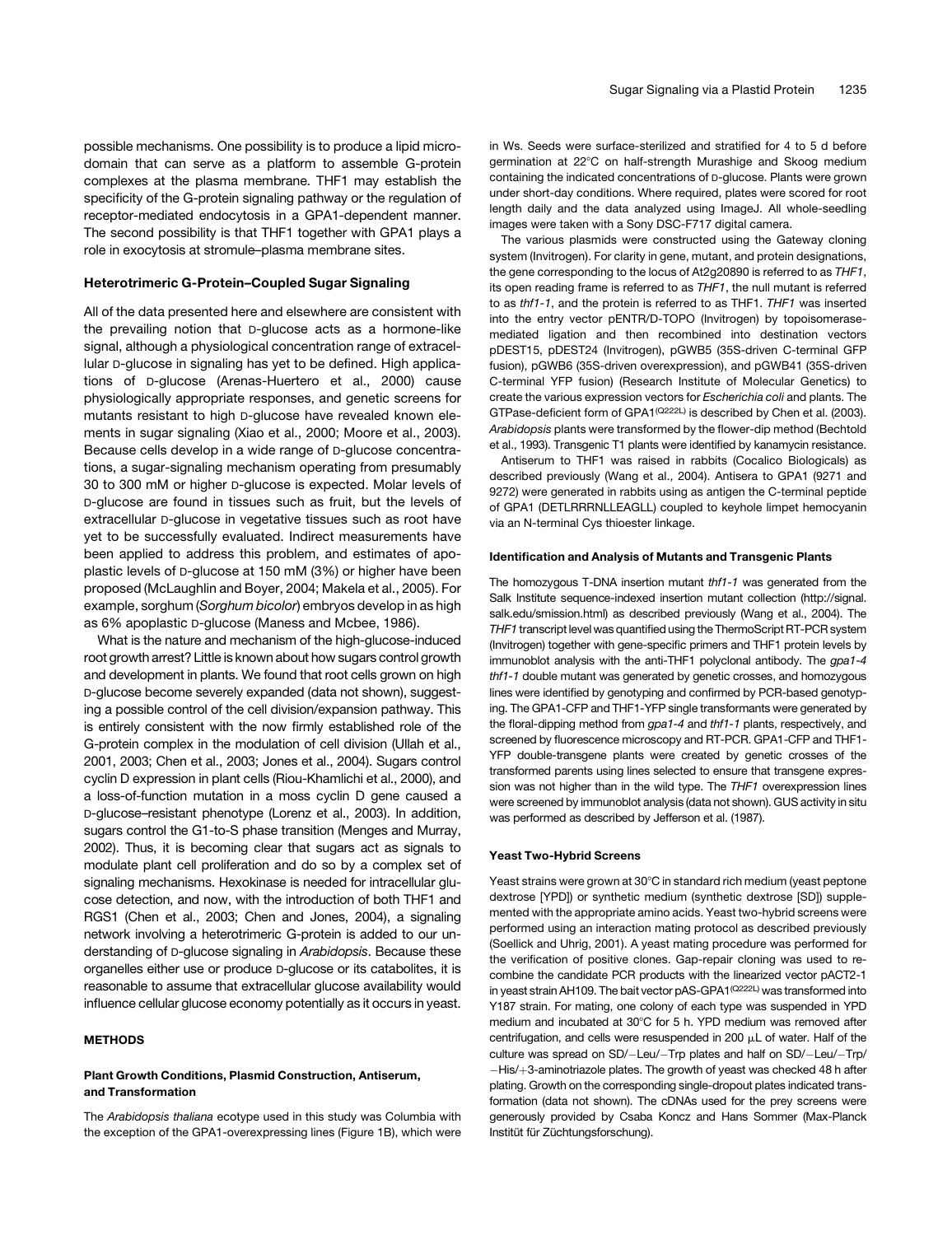#### Protein Coimmunoprecipitation Assay

For in vitro protein purification and interaction, 6xHis-GPA1 and GST-THF1 fusion proteins were purified from BL21(DE3) cells using affinity chromatography according to the manufacturer's instructions (6xHis-GPA1, Clontech; GST-THF1, Amersham). Poly-His-GPA1 was loaded with GDP or GTP<sub>y</sub>S before adding GST-THF1 to test the specific binding of GPA1 to THF1 in buffer A (50 mM Tris-HCl, pH 7.5, 50 mM NaCl, 2 mM DTT, 5 mM MgSO4, protease inhibitor cocktail for bacterial cell extracts [Sigma-Aldrich], and 100  $\mu$ M GDP or GTP $\gamma$ S). The samples were incubated at 25°C for 1 h in the presence of glutathione-agarose, washed five times with the buffer, and eluted with  $2 \times$  SDS-PAGE sample buffer. Proteins were separated by SDS-PAGE and immunoblotted with anti-GPA1 (rabbit polyclonal antiserum raised against a peptide representing the last 15 amino acids of GPA1, designations 9271 and 9272) and anti-GST (Sigma-Aldrich) antibodies.

For in vivo coimmunoprecipitation, the myc epitope–tagged *THF1* binary vector was transformed into *Arabidopsis* suspension cells (a gift from Csaba Koncz, Max-Planck Institüt für Züchtungsforschung) by *Agrobacterium tumefaciens*–mediated transformation. Cells were cultured and harvested as described by Ferrando et al. (2000). Total protein was extracted with buffer (as described above plus the addition of 1% Triton X-100). The expression level of the myc-THF1 fusion protein was confirmed by immunoblotting with an anti–c-myc antibody (mouse monoclonal 9E10; Santa Cruz Biotechnology) before coimmunoprecipitation was performed according to procedures described elsewhere (Booden et al., 2002). Immunoprecipitated proteins were then resolved by SDS-PAGE, transferred to HybondP polyvinylidene difluoride membranes (Amersham Biosciences), and probed with the indicated antisera and antibodies.

#### FRET Microscopy

Fluorescence images of GPA1-CFP and THF1-YFP seedlings were captured using an Olympus IX81 inverted microscope controlled by IPlab software version 3.6 (Scanalytics). Images of CFP, YFP, and the CFP:YFP ratio were observed through a  $\times 60$  water-immersion objective and simultaneously captured by a cooled charge-coupled device camera (Photometrics Cascade digital camera; Roper Scientific) equipped with an OI-05-EM CFP/YFP FRET emission filter in a dual-view mounting tube. Filter sets used were YFP (excitation, 500/20 nm; emission, 535/30 nm), CFP (excitation, 436/20 nm; emission, 480/40 nm), and FRET (505dcxr; excitation, 436/20 nm; emission, 480/30 and 535/40 nm). For the YFP photobleaching FRET analysis, the YFP acceptor was photobleached by a 5-min, 480-nm irradiation. Calculation of normalized net FRET (nF/I) was performed with IPlab version 3.6 software, which uses established algorithms for two-filter FRET with fluorescence microscopy (Gordon et al., 1998).

#### Plastid Fractionation

Plastids were isolated and fractionated as described previously (Inaba et al., 2005). Essentially, chloroplasts were isolated from 15- to 20-d-old seedlings grown on  $0.5\times$  Murashige and Skoog plates supplemented with sucrose as described previously (Smith et al., 2002). Isolated intact chloroplasts were separated into membrane and soluble fractions by lysis in 0.1 M Na<sub>2</sub>CO<sub>3</sub>, pH 11.5, followed by centrifugation at 200,000g for 20 min. The pellets (membrane fraction) were directly dissolved in SDS-PAGE sample buffer. The soluble proteins were recovered by precipitation with trichloroacetic acid and dissolved into SDS-PAGE sample buffer. Intact chloroplasts were treated with trypsin as described previously (Jackson et al., 1998).

Total protein extracts from *Arabidopsis* were obtained by directly homogenizing leaves in SDS-PAGE sample buffer, unless specified otherwise. To avoid proteolytic degradation, the extraction buffer was supplemented with 2000-fold diluted protease inhibitor cocktail for plant cell extracts (Sigma-Aldrich). Extraction of total proteins from different organs of soil-grown plants was done as described (Rensink et al., 1998).

#### Accession Numbers

Sequence data of the genes used in this article can be found in the GenBank/EMBL data libraries under accession numbers NM\_127659 (*THF1*) and NM\_128187 (*GPA1*). Arabidopsis Genome Initiative locus identifiers for the genes mentioned in this article are At2g20890 (*THF1*) and At2g26300 (*GPA1*).

## Supplemental Data

The following materials are available in the online version of this article.

- Supplemental Movie 1. Dynamics of Stromule Interactions with the Plasma Membrane.
- Supplemental Figure 1. Epistasis Analysis between *thf1* and *gpa1* Loss-of-Function Alleles for Sugar Sensitivity.

#### ACKNOWLEDGMENTS

We thank Peter Devreotes and Tian Jin of Johns Hopkins University for providing YFP and CFP cDNAs and advice on FRET microscopy, and Robert Bagnell, Jing Yang, Chris Breen, KwangChul Oh, and Tony Perdue, all of the University of North Carolina at Chapel Hill, for technical assistance. We thank Xin He (University of North Carolina at Chapel Hill) for help with the FRET normalization algorithm, and Brett Tyler (Virginia Bioinformatics Institute, Virginia Polytechnic Institute and State University) for proposing to us that THF1 is an integral membrane protein and for his supporting data. Work in A.M.J.'s laboratory on the *Arabidopsis* G-protein is supported by the National Institute of General Medical Sciences (Grant GM65989-01), the National Science Foundation (Grant MCB-0209711), and the U.S. Department of Energy (Grant DE-FG02- 05ER15671).

Received August 19, 2005; revised March 7, 2006; accepted March 15, 2006; published March 31, 2006.

#### **REFERENCES**

- Arenas-Huertero, F., Arroyo, A., Zhou, L., Sheen, J., and Leon, P. (2000). Analysis of *Arabidopsis* glucose insensitive mutants, gin5 and gin6, reveals a central role of the plant hormone ABA in the regulation of plant vegetative development by sugar. Genes Dev. 14, 2085–2096.
- Bastiaens, P.I., and Jovin, T.M. (1996). Microspectroscopic imaging tracks the intracellular processing of a signal transduction protein: Fluorescent-labeled protein kinase C beta I. Proc. Natl. Acad. Sci. USA 93, 8407–8412.
- Bastiaens, P.I., Majoul, I.V., Verveer, P.J., Soling, H.D., and Jovin, T.M. (1996). Imaging the intracellular trafficking and state of the AB5 quaternary structure of cholera toxin. EMBO J. 15, 4246–4253.
- Bechtold, N., Ellis, J., and Pelletier, G. (1993). In planta Agrobacterium mediated gene transfer by infiltration of adult *Arabidopsis thaliana* plants. C. R. Acad. Sci. Paris 316, 1194–1199.
- Booden, M.A., Siderovski, D.P., and Der, C.J. (2002). Leukemiaassociated Rho guanine nucleotide exchange factor promotes G alpha q-coupled activation of RhoA. Mol. Cell. Biol. 22, 4053–4061.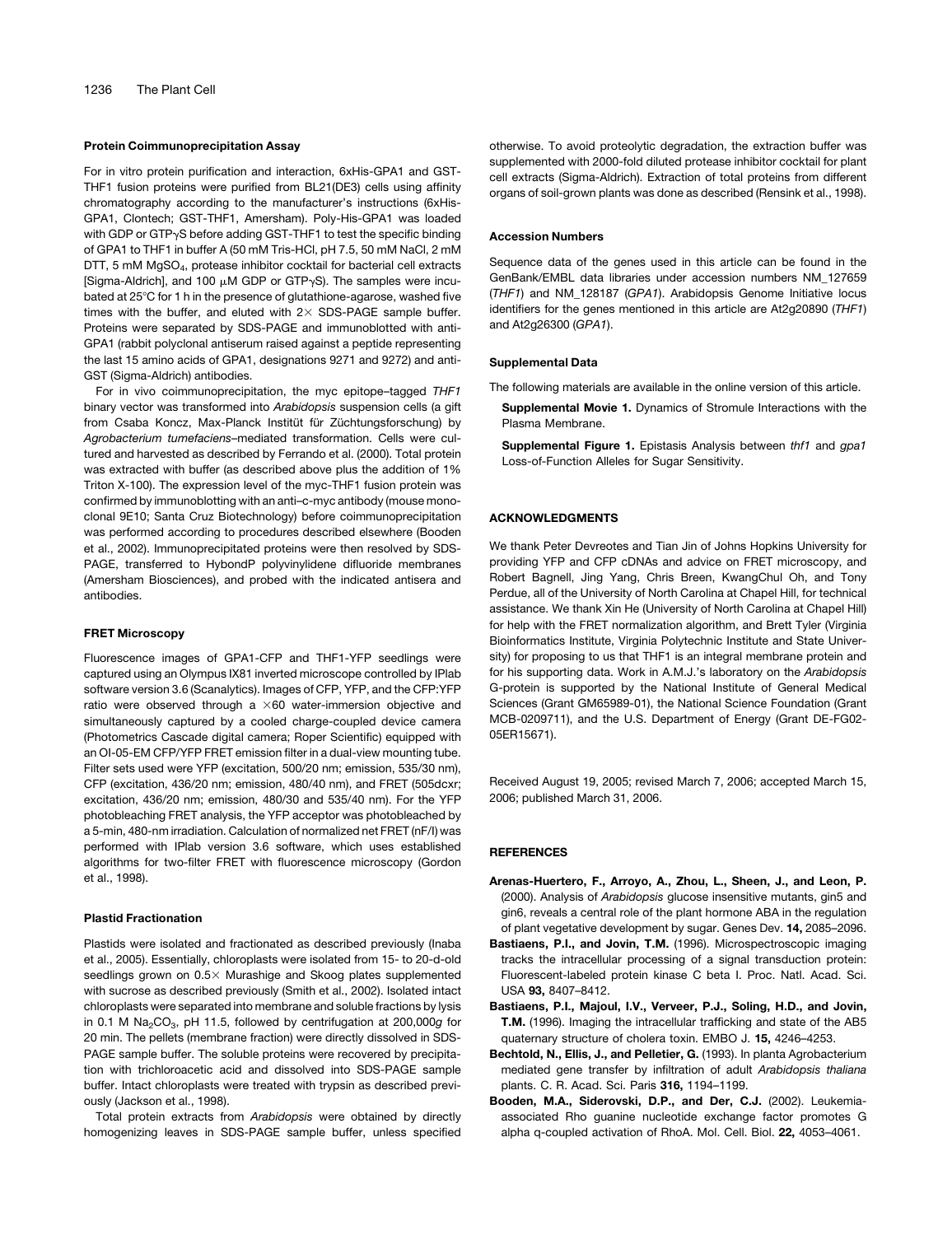- Booker, F.L., Burkey, K.O., Overmyer, K., and Jones, A.M. (2004). Differential responses of G-protein *Arabidopsis thaliana* mutants to ozone. New Phytol. 162, 633–641.
- Chen, J.G., and Jones, A.M. (2004). AtRGS1 Function in *Arabidopsis thaliana.* Methods Enzymol. 389, 338–350.
- Chen, J.G., Willard, F.S., Huang, J., Liang, J., Chasse, S.A., Jones, A.M., and Siderovski, D.P. (2003). A seven-transmembrane RGS protein that modulates plant cell proliferation. Science 301, 1728–1731.
- Chen, Y., Ji, F., Xie, H., Liang, J., and Zhang, J. (2006). The regulator of G-protein signaling proteins involved in sugar and abscisic acid signaling in *Arabidopsis* seed germination. Plant Physiol. 140, 302–310.
- Chew, O., Rudhe, C., Glaser, E., and Whelan, J. (2003). Characterization of the targeting signal of dual-targeted pea glutathione reductase. Plant Mol. Biol. 53, 341–356.
- Claros, M.G., and von Heijne, G. (1994). TopPred II: An improved software for membrane protein structure predictions. Comput. Appl. Biosci. 10, 685–686.
- Colombo, S., Ma, P., Cauwenberg, L., Winderickx, J., Crauwels, M., Teunissen, A., Nauwelaers, D., de Winde, J.H., Gorwa, M.F., Colavizza, D., and Thevelein, J.M. (1998). Involvement of distinct G-proteins, Gpa2 and Ras, in glucose- and intracellular acidificationinduced cAMP signalling in the yeast *Saccharomyces cerevisiae.* EMBO J. 17, 3326–3341.
- Devoto, A., Piffanelli, P., Nilsson, I., Wallin, E., Panstruga, R., von Heijne, G., and Schulze-Lefert, P. (1999). Topology, subcellular localization, and sequence diversity of the Mlo family in plants. J. Biol. Chem. 274, 34993–35004.
- Eastmond, P.J., and Graham, I.A. (2003). Trehalose metabolism: A regulatory role for trehalose-6-phosphate? Curr. Opin. Plant Biol. 6, 231–235.
- Ferrando, A., Farras, R., Jasik, J., Schell, J., and Koncz, C. (2000). Intron-tagged epitope: A tool for facile detection and purification of proteins expressed in Agrobacterium-transformed plant cells. Plant J. 22, 553–560.
- Fischetti, V.A. (1989). Streptococcal M protein: Molecular design and biological behavior. Clin. Microbiol. Rev. 2, 285–314.
- Friso, G., Giacomelli, L., Ytterberg, A.J., Peltier, J.B., Rudella, A., Sun, Q., and Wijk, K.J. (2004). In-depth analysis of the thylakoid membrane proteome of *Arabidopsis thaliana* chloroplasts: New proteins, new functions, and a plastid proteome database. Plant Cell 16, 478–499.
- Gordon, G.W., Berry, G., Liang, X.H., Levine, B., and Herman, B. (1998). Quantitative fluorescence resonance energy transfer measurements using fluorescence microscopy. Biophys. J. 74, 2702–2713.
- Gray, J.C., Sullivan, J.A., Hibberd, J.M., and Hansen, M.R. (2001). Stromules: Mobile protrusions and interconnections between plastids. Plant Biol. 3, 223–233.
- Gunning, B.E.S. (2005). Plastid stromules: Video microscopy of their outgrowth, retraction, tensioning, anchoring, branching, bridging, and tip-shedding. Protoplasma 225, 33–42.
- Hatley, M.E., Lockless, S.W., Gibson, S.K., Gilman, A.G., and Ranganathan, R. (2003). Allosteric determinants in guanine nucleotide-binding proteins. Proc. Natl. Acad. Sci. USA 100, 14445– 14450.
- Herwald, H., Cramer, H., Morgelin, M., Russell, W., Sollenberg, U., Norrby-Teglund, A., Flodgaard, H., Lindbom, L., and Bjorck, L. (2004). M protein, a classical bacterial virulence determinant, forms complexes with fibrinogen that induce vascular leakage. Cell 116, 367–379.
- Inaba, T., Alvarez-Huerta, M., Li, M., Bauer, J., Ewers, C., Kessler, F., and Schnell, D.J. (2005). *Arabidopsis* Tic110 is essential for the assembly and function of the protein import machinery of plastids. Plant Cell 17, 1482–1496.
- Jackson, D.T., Froehlich, J.E., and Keegstra, K. (1998). The hydrophilic domain of Tic110, an inner envelope membrane component of the chloroplastic protein translocation apparatus, faces the stromal compartment. J. Biol. Chem. 273, 16583–16588.
- Jang, J.C., Leon, P., Zhou, L., and Sheen, J. (1997). Hexokinase as a sugar sensor in higher plants. Plant Cell 9, 5–19.
- Jefferson, R.A., Kavanagh, T.A., and Bevan, M.W. (1987). GUS fusions: Beta-glucuronidase as a sensitive and versatile gene fusion marker in higher plants. EMBO J. 6, 3901–3907.
- Jones, A.M., and Assmann, S.M. (2004). Plants: The latest model system for G-protein research. EMBO Rep. 5, 572–578.
- Jones, A.M., Ullah, H., and Chen, J.G. (2004). Dual pathways for auxin regulation of cell division and expansion. In Tobacco BY-2 Cells, D. Inze, ed (Berlin: Springer), pp. 180–191.
- Joo, J.H., Wang, S., Chen, J.G., Jones, A.M., and Fedoroff, N.V. (2005). Different signaling and cell death roles of heterotrimeric G protein alpha and beta subunits in the *Arabidopsis* oxidative stress response to ozone. Plant Cell 17, 957–970.
- Karpova, T.S., Baumann, C.T., He, L., Wu, X., Grammer, A., Lipsky, P., Hager, G.L., and McNally, J.G. (2003). Fluorescence resonance energy transfer from cyan to yellow fluorescent protein detected by acceptor photobleaching using confocal microscopy and a single laser. J. Microsc. 209, 56–70.
- Kenworthy, A.K. (2001). Imaging protein-protein interactions using fluorescence resonance energy transfer microscopy. Methods 24, 289–296.
- Kolbe, A., Tiessen, A., Schluepmann, H., Paul, M., Ulrich, S., and Geigenberger, P. (2005). Trehalose 6-phosphate regulates starch synthesis via posttranslational redox activation of ADP-glucose pyrophosphorylase. Proc. Natl. Acad. Sci. USA 102, 11118–11123.
- Konrad, R.J., Young, R.A., Record, R.D., Smith, R.M., Butkerait, P., Manning, D., Jarett, L., and Wolf, B.A. (1995). The heterotrimeric G-protein Gi is localized to the insulin secretory granules of beta-cells and is involved in insulin exocytosis. J. Biol. Chem. 270, 12869– 12876.
- Kwok, E.Y., and Hanson, M.R. (2004a). Plastids and stromules interact with the nucleus and cell membrane in vascular plants. Plant Cell Rep. 23, 188–195.
- Kwok, E.Y., and Hanson, M.R. (2004b). Stromules and the dynamic nature of plastid morphology. J. Microsc. 214, 124–137.
- Kwok, E.Y., and Hanson, M.R. (2004c). In vivo analysis of interactions between GFP-labeled microfilaments and plastid stromules. BMC Plant Biol. 4, 2.
- Kwok, E.Y., and Hanson, M.R. (2004d). GFP-labelled Rubisco and aspartate aminotransferase are present in plastid stromules and traffic between plastids. J. Exp. Bot. 55, 595–604.
- Lang, J. (1999). Molecular mechanisms and regulation of insulin exocytosis as a paradigm of endocrine secretion. Eur. J. Biochem. 259, 3–17.
- Lapik, Y.R., and Kaufman, L.S. (2003). The *Arabidopsis* cupin domain protein AtPirin1 interacts with the G protein alpha-subunit GPA1 and regulates seed germination and early seedling development. Plant Cell 15, 1578–1590.
- Lemaire, K., Van de Velde, S., Van Dijck, P., and Thevelein, J.M. (2004). Glucose and sucrose act as agonist and mannose as antagonist ligands of the G protein-coupled receptor Gpr1 in the yeast *Saccharomyces cerevisiae.* Mol. Cell 16, 293–299.
- Lorenz, S., Tintelnot, S., Reski, R., and Decker, E.L. (2003). Cyclin D-knockout uncouples developmental progression from sugar availability. Plant Mol. Biol. 53, 227–236.
- Luo, X., Popov, S., Bera, A.K., Wilkie, T.M., and Muallem, S. (2001). RGS proteins provide biochemical control of agonist-evoked [Ca2+]i oscillations. Mol. Cell 7, 651–660.